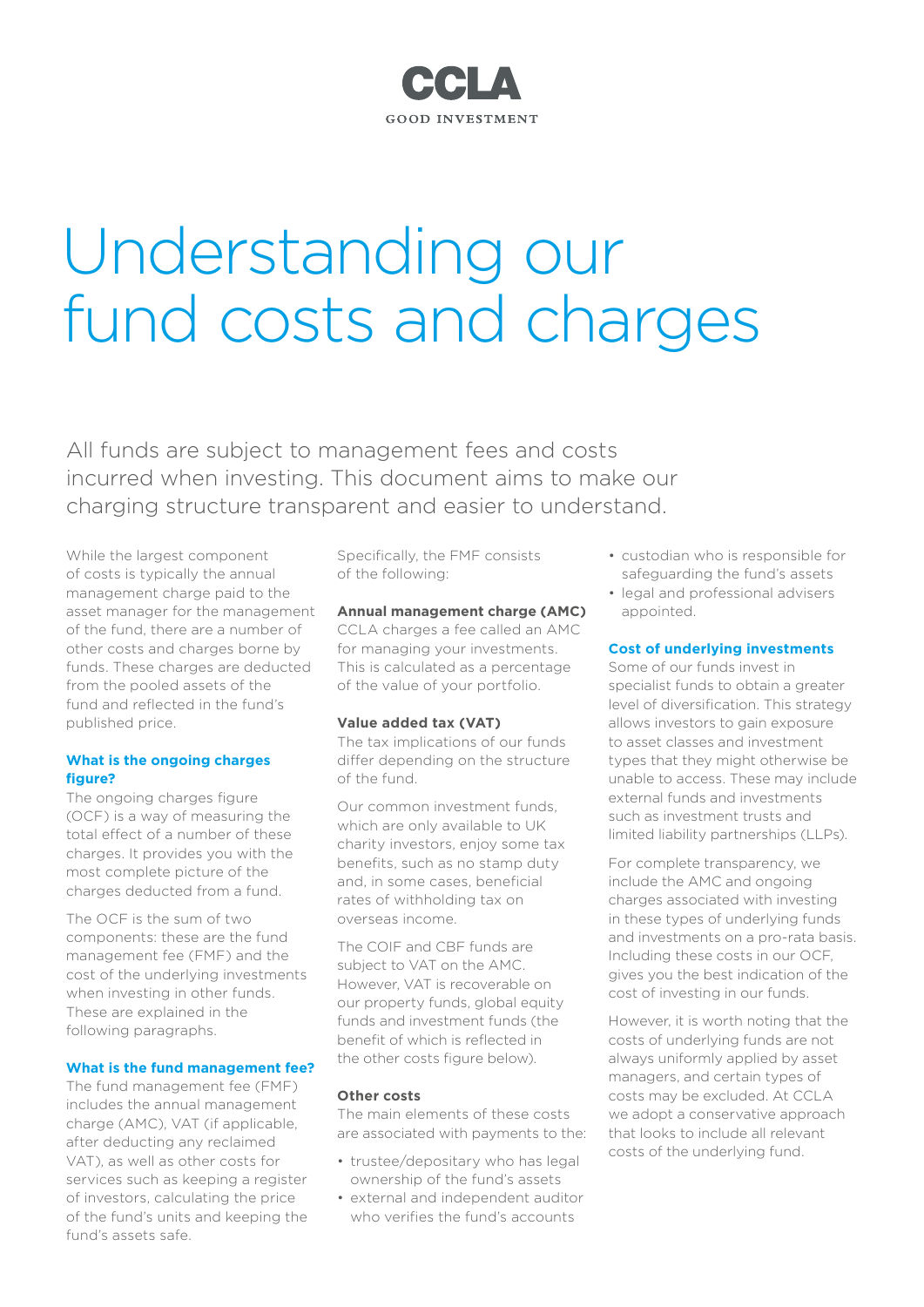**Fund management fee Cost of underlying investments**  (when investing in other funds)



Annual management charge (AMC) Value added tax (VAT), if applicable (after deducting any reclaimed VAT) Trustee/depositary, custody and audit fees and expenses Payments to legal and professional advisers





Cost of holding other underlying funds and investments, such as investment trusts and limited liability partnerships

#### **Ongoing charges figure**



The OCF covers the actual day-to-day costs of running a fund. This is the total charge you'll pay over a year for as long as you hold your investment.

#### **Are there any further costs apart from the OCF?**

#### **Performance fees**

CCLA funds are not subject to fees based on the performance of funds, although some of the underlying fund holdings may do so.

#### **Entry and exit charges**

CCLA funds have no entry or exit charges. Most of our funds apply 'spread' between the transaction price and the balance sheet or 'mid' price of units in each of our dual-priced funds. This is to ensure that the administrative cost of buying and selling units is borne by the transacting investors, not by investors with unchanged unit holdings.

The dilution levy applied to the Diversified Income Fund has the same effect as the spread, and in the case of the Catholic Investment Fund, which is priced using a single swinging price, a dilution adjustment may be imposed for the protection of existing unitholders.

Please refer to the relevant key information documents and scheme particulars or prospectuses of our funds for further information.

#### **Portfolio transaction costs**

Some of our funds incur costs associated with the purchase and sale of shares and other types of investments. These activities involve a level of trading and the costs that arise because of that trading are known as transaction costs.

Some transaction costs are explicit and some are implicit:

#### *Explicit costs*

These are directly observable costs which are charged to and paid by the fund. Costs may include:

- taxes and levies (such as stamp duty reserve tax)
- broker commissions (fees which are charged in order to buy and sell investments such as equities).

#### *Implicit costs*

These costs are not an actual discrete cost charged to a fund, but an implied expense.

An example of such a cost would be where a large trade is placed at a price different from expected. Asset managers must calculate the difference between the price at which the asset is valued immediately before an order is placed and the price at which it is actually traded. As such implicit

costs represent the bid-offer spreads in asset markets and the efficacy of dealing in those assets.

We also include a pro-rata share of the transaction costs of any underlying funds held.

#### **How are fees charged?**

Ongoing charges are automatically taken from the fund; they are not charged directly to you.

The AMC is accrued daily or monthly depending on the fund, and is based on a fixed percentage of the value of the fund at the previous valuation.

#### **Do I have to subtract the fees from the fund performance numbers?**

No. Our fund performance is provided net of all fees. Therefore, the fees are already factored into the returns you see.

Ultimately it is the net returns generated by the fund that are of primary importance to the majority of our investors.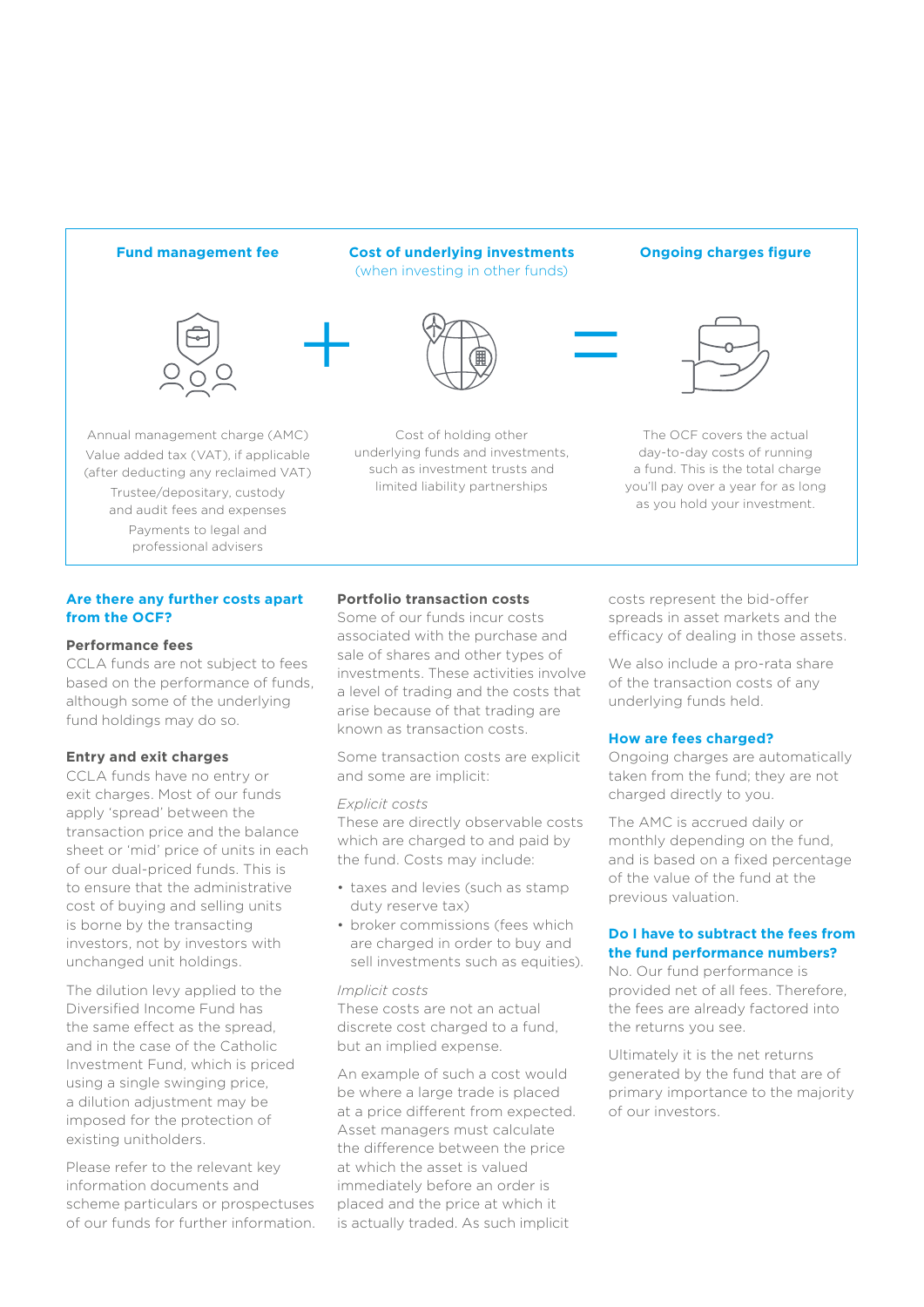# Costs and charges for our funds

| <b>April 2022</b>                                                           | Annual<br>manage-<br>ment<br>charge<br>(AMC) | Other<br>costs | <b>Fund</b><br>manage-<br>ment fee<br>$(FMF)^{1}$ | Cost of<br>underlying<br>investments<br>(when<br>investing in<br>other funds) <sup>2</sup> | Ongoing<br>charges<br>figure<br>(OCF) | Portfolio<br>trans-<br>action<br>costs <sup>3</sup> |
|-----------------------------------------------------------------------------|----------------------------------------------|----------------|---------------------------------------------------|--------------------------------------------------------------------------------------------|---------------------------------------|-----------------------------------------------------|
| <b>Multi-asset funds</b>                                                    |                                              |                |                                                   |                                                                                            |                                       |                                                     |
| Catholic Investment Fund                                                    | 0.60%                                        | 0.05%          | 0.65%                                             | 0.26%                                                                                      | 0.91%                                 | 0.27%                                               |
| COIF Charities Investment Fund                                              | 0.60%                                        | 0.14%          | 0.74%                                             | 0.26%                                                                                      | 1.00%                                 | 0.28%                                               |
| COIF Charities Ethical Investment Fund                                      | 0.60%                                        | 0.14%          | 0.74%                                             | 0.26%                                                                                      | 1.00%                                 | 0.27%                                               |
| CBF Church of England Investment Fund                                       | 0.55%                                        | 0.13%          | 0.68%                                             | 0.22%                                                                                      | 0.90%                                 | 0.28%                                               |
| Diversified Income Fund                                                     | 0.60%                                        | 0.04%          | 0.64%                                             | 0.59%                                                                                      | 1.23%                                 | 0.36%                                               |
| <b>Equity funds</b>                                                         |                                              |                |                                                   |                                                                                            |                                       |                                                     |
| COIF Charities Global Equity Income Fund                                    | 0.75%                                        | 0.09%          | 0.84%                                             | 0.00%                                                                                      | 0.84%                                 | 0.20%                                               |
| CBF Church of England Global Equity Income Fund<br>(projected) <sup>4</sup> | 0.60%                                        | 0.03%          | 0.63%                                             | 0.04%                                                                                      | 0.67%                                 | 0.19%                                               |
| CBF Church of England UK Equity Fund                                        | 0.50%                                        | 0.15%          | 0.65%                                             | 0.06%                                                                                      | 0.71%                                 | 0.11%                                               |
| CCLA Better World Global Equity Fund (projected) <sup>4</sup>               | 0.65%                                        | 0.04%          | 0.69%                                             | 0.00%                                                                                      | 0.69%                                 | 0.20%                                               |
| <b>Fixed interest funds</b>                                                 |                                              |                |                                                   |                                                                                            |                                       |                                                     |
| COIF Charities Fixed Interest Fund                                          | 0.22%                                        | 0.08%          | 0.30%                                             | $0.00\%$                                                                                   | 0.30%                                 | 0.00%                                               |
| CBF Church of England Fixed Interest Securities Fund                        | 0.22%                                        | 0.13%          | 0.35%                                             | 0.00%                                                                                      | 0.35%                                 | 0.00%                                               |
| <b>Property funds</b>                                                       |                                              |                |                                                   |                                                                                            |                                       |                                                     |
| COIF Charities Property Fund                                                | 0.65%                                        | 0.06%          | 0.71%                                             | 0.00%                                                                                      | 0.71%                                 | 0.48%                                               |
| CBF Church of England Property Fund                                         | 0.65%                                        | 0.02%          | 0.67%                                             | 0.00%                                                                                      | 0.67%                                 | 0.48%                                               |
| Local Authorities' Property Fund <sup>5</sup>                               | 0.65%                                        | 0.07%          | 0.72%                                             | 0.00%                                                                                      | 0.72%                                 | 0.46%                                               |
| <b>Cash funds</b>                                                           |                                              |                |                                                   |                                                                                            |                                       |                                                     |
| COIF Charities Deposit Fund                                                 | 0.20%                                        | 0.04%          | 0.24%                                             | 0.00%                                                                                      | 0.24%                                 | 0.00%                                               |
| CBF Church of England Deposit Fund                                          | 0.20%                                        | 0.04%          | 0.24%                                             | 0.00%                                                                                      | 0.24%                                 | 0.00%                                               |
| Public Sector Deposit Fund                                                  | 0.08%                                        | 0.00%          | 0.08%                                             | 0.00%                                                                                      | 0.08%                                 | 0.00%                                               |
|                                                                             |                                              |                |                                                   |                                                                                            |                                       |                                                     |

- 1 The fund management fee (FMF) includes CCLA's annual management charge (AMC), VAT payable thereon where applicable (including any VAT reclaims received during the accounting period that the FMF is based on), trustee/ depositary costs, audit, custody, legal and professional, and may include other charges such as Fitch Rating fees if applicable.
- 2 The underlying investment costs are the pro-rata amount of charges of relevant underlying investments (e.g. funds, LLPs).
- 3 Portfolio transaction costs include direct fund transaction costs (such as commissions/taxes and market impact/ slippage) plus the pro-rata amount of portfolio transaction costs of relevant underlying investments (e.g. funds, LLPs).
- 4 Projections are used for new fund launches to give a best estimate of the costs and charges to be incurred on an

investment in the fund within the first year of launch. In addition to fixed costs such as the AMC, variable costs such as transaction fees are also incurred. We use past actual comparable data for the projection of costs and charges.

With effect from 8 April 2022, the CBF Church of England Global Equity Income Fund began investing at least 90% of its assets by value in units of the CCLA Better World Global Equity Fund. The fund therefore has a restated, estimated OCF which is based on the new AMC of the fund and the projected costs of the underlying CCLA Better World Global Equity Fund, which launched on 8 April 2022.

5 The FMF of the Local Authorities' Property Fund is the total of the AMC (0.65 %) and a representative other costs figure of 0.07% (based on previous years prior to the Covid-19 pandemic).